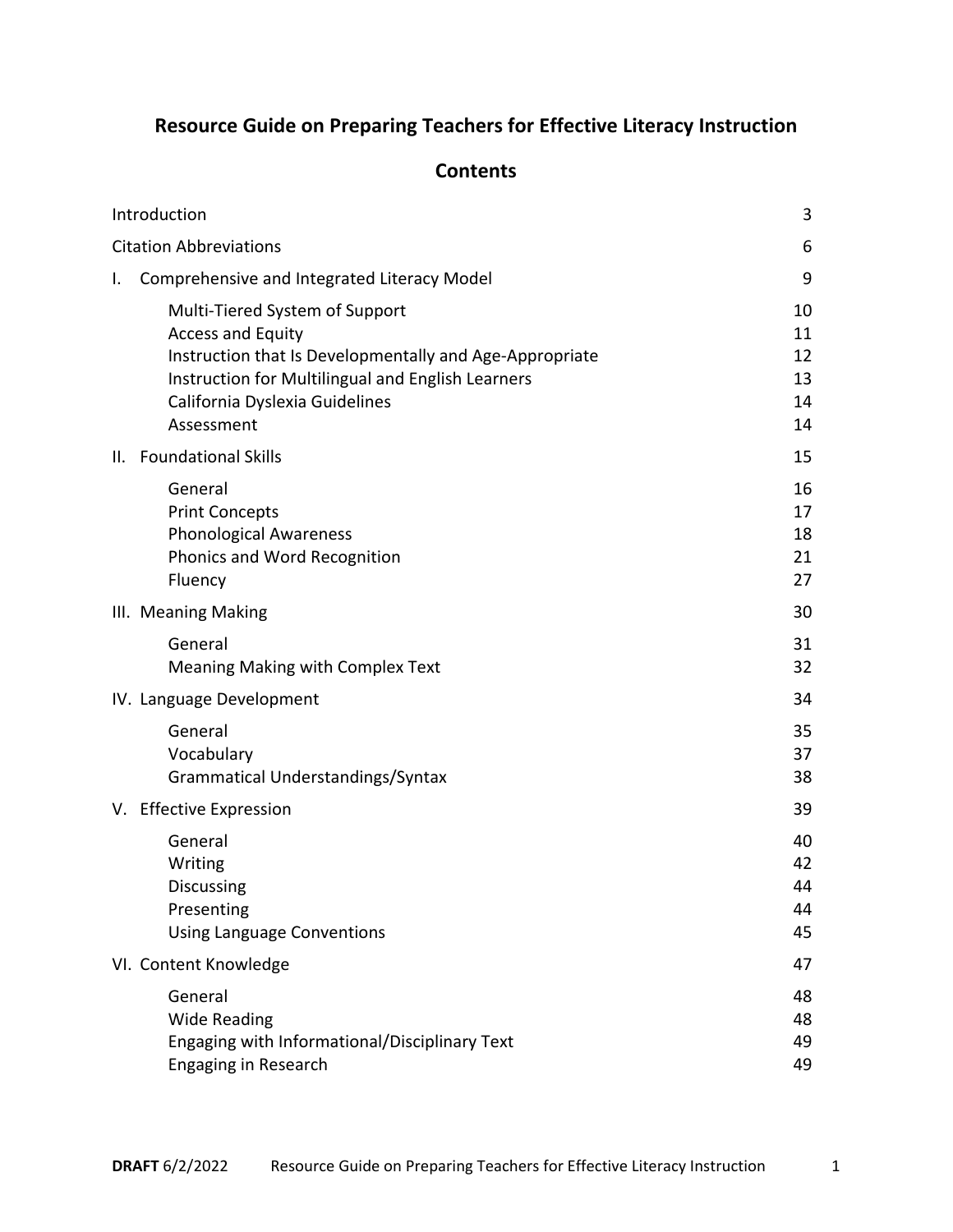| Appendix A: Elementary, Secondary, and Undergraduate Literacy Content<br>Expectations                                             | 50. |
|-----------------------------------------------------------------------------------------------------------------------------------|-----|
| Appendix B: Communicative Modes and Cross-Mode Language Processes<br>Identified in Parts I and II of the California ELD Standards | 55. |
| Appendix C: Dyslexia Assessment and Intervention Recommendations for<br><b>Specialists</b>                                        | 57  |
| Appendix D: Specific Terminology for Phonics and Word Recognition                                                                 | 59  |
| References                                                                                                                        | 60  |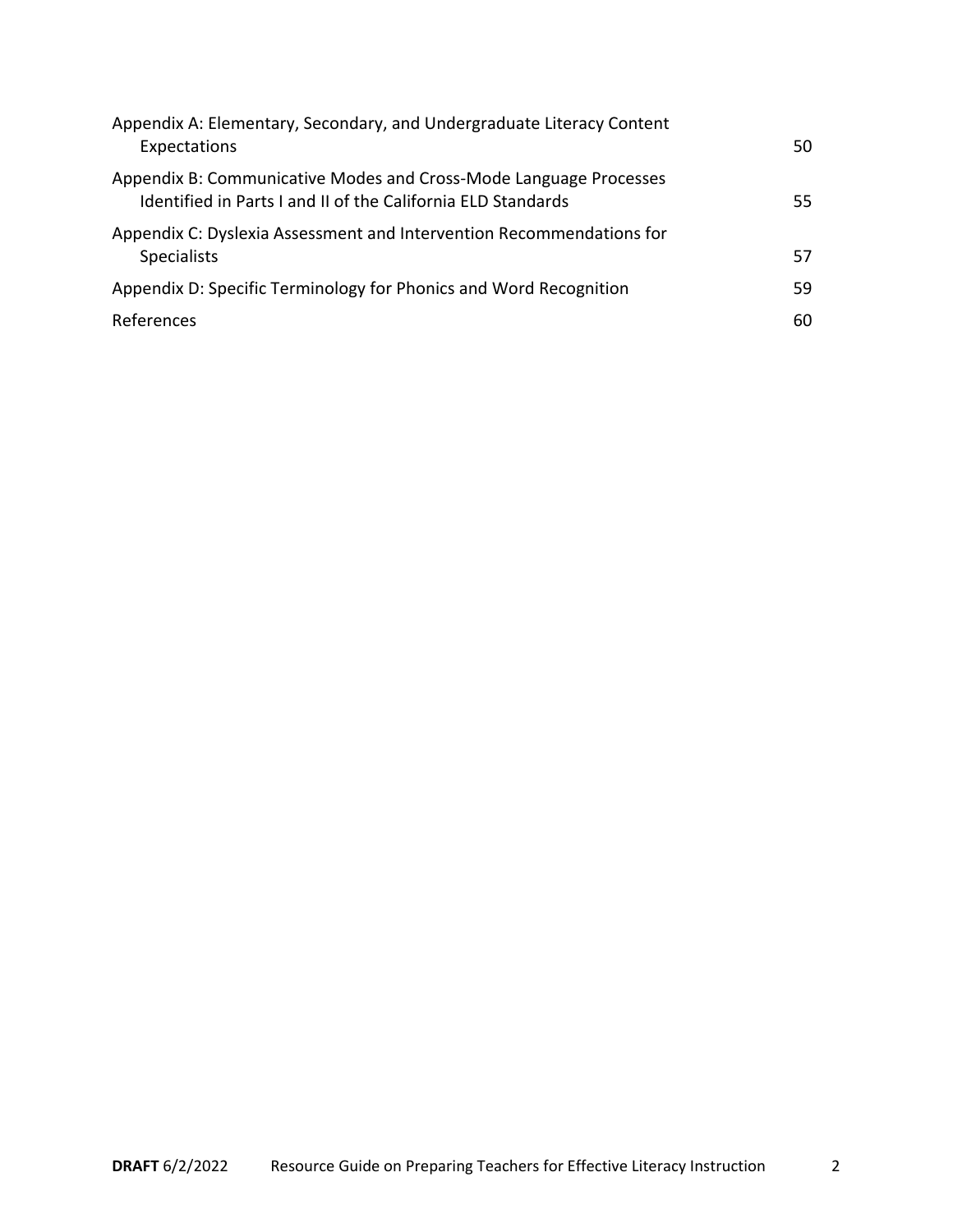## **Introduction**

This resource guide is intended to be used by teacher preparation programs as they are revising their programs to address the updated standards and teaching performance expectations (TPEs) required by Senate Bill 488 (Chap. 678, Stats. 2021). The intent of SB 488 was to ensure that teachers prepared in California are able to implement effective literacy instruction for all California students, including multilingual and English learner students and students with disabilities, such as dyslexia.

*Background***.** The resource guide responds to the provisions of SB 488 (Education Code 44259), which require that teacher preparation programs for Multiple Subject, Single Subject, and Education Specialist credentials include the study of effective means of teaching literacy, including "evidence-based means of teaching foundational reading skills in print concepts, phonological awareness, phonics and word recognition, and fluency to all pupils, including tiered supports for pupils with reading difficulties, English learners, and pupils with exceptional needs." The statute also requires that the study be aligned with the current *English Language Arts/English Language Development Framework* adopted by the State Board of Education and incorporate the *California Dyslexia Guidelines.* 

Accordingly, relevant Program Standards and Teaching Performance Expectations (TPEs) for preliminary Multiple Subject, Single Subject, Education Specialist, and PK-3 Early Childhood Specialist credentials in literacy will be created. Once approved by the Commission, these Literacy TPEs will be the basis for the development of a performance assessment to replace the Reading Instruction Competence Assessment for Multiple Subject and Education Specialist credential candidates.

*Content Sources***.** The content identified in this resource guide is drawn primarily from current California state standards and accompanying curriculum framework documents:

- The *California Common Core State Standards for English Language Arts and Literacy in History/Social Studies, Science, and Technical Subjects* identify four strands of English Language Arts (ELA)/Literacy—Reading, Writing, Speaking and Listening, and Language—that students are expected to achieve by the end of each grade, kindergarten through grade 12. Although divided into strands for conceptual clarity, the ELA/ Literacy Standards propose a model of instruction in which the processes of communication are closely connected and integrated with one another and across disciplines.
- The *California English Language Development Standards: Kindergarten Through Grade 12* divide English as an additional language into three broad categories—Part I: Interacting in Meaningful Ways; Part II: Learning About How English Works; and Part III: Using Foundational Literacy Skills—that students are expected to achieve at each grade. In addition, the standards present an increasing continuum of English language proficiency levels—Emerging, Expanding, and Bridging. The English Language Development (ELD) standards are derived from and correspond to the standards for ELA/literacy; as such, they are designed to be used in tandem with ELA/literacy standards. Likewise, the parts of the ELD standards are complementary and interrelated and should also be used in tandem.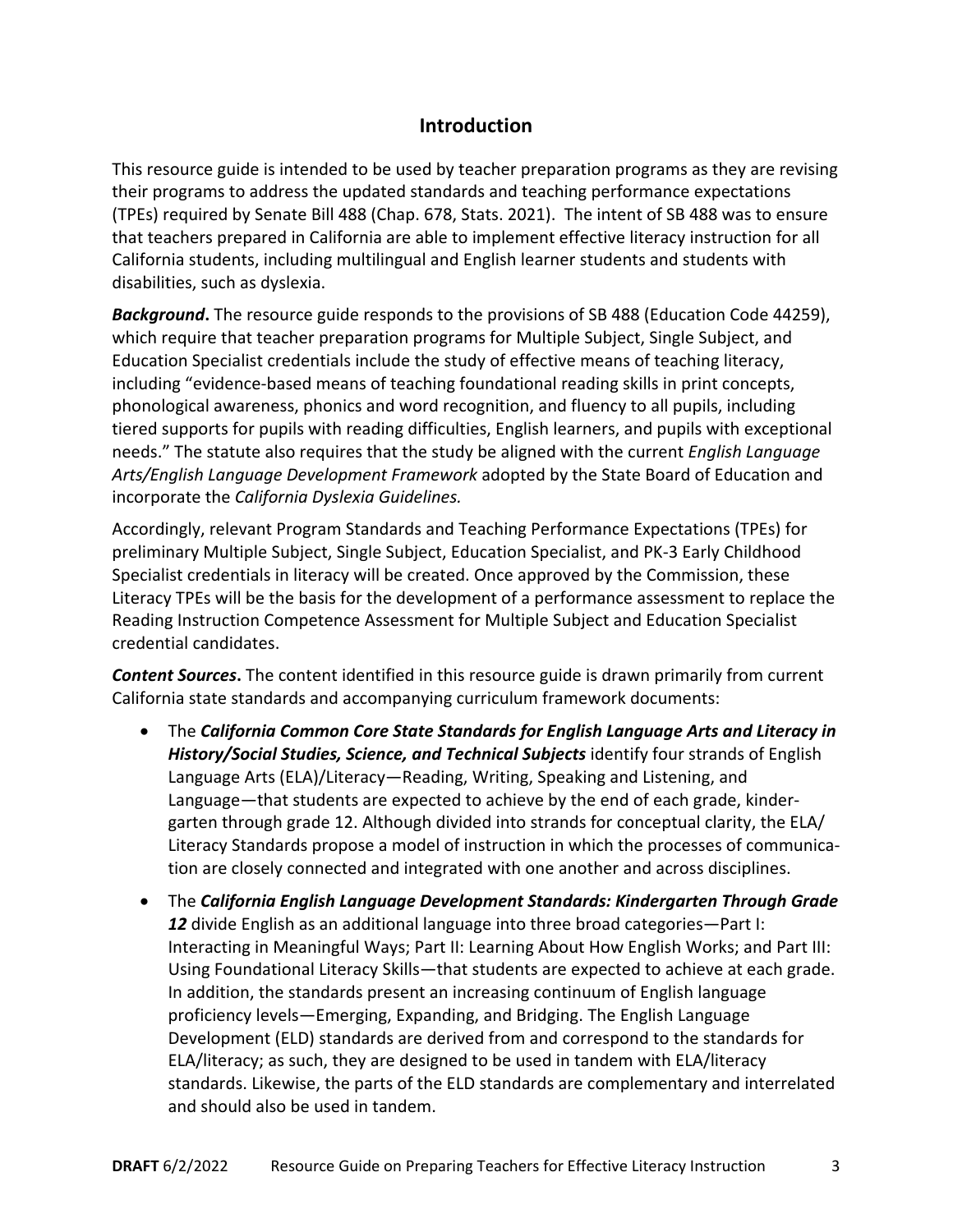• To address both sets of standards simultaneously, the *English Language Arts/English Language Development Framework for California Public Schools: Kindergarten Through Grade Twelve* (*ELA/ELD Framework*) is organized by five crosscutting themes— **Foundational Skills**, **Meaning Making**, **Language Development**, **Effective Expression**, and **Content Knowledge.** The themes reinforce the interrelated nature of both sets of standards, highlighting the reciprocal and inextricable relationship among knowledge, literacy, and language.

*Organization of the Resource Guide***.** The resource guide is also organized by the five crosscutting themes. One additional category—**Comprehensive and Integrated Literacy Model**—appears first and is drawn from the *California Comprehensive State Literacy Plan.*  Intended to be applied across all five themes, this overarching category includes the following components:

- Multi-Tiered System of Support and Best First Instruction
- Access and Equity (including the diversity of California's students and students with disabilities)
- Instruction that Is Developmentally and Age Appropriate
- Instruction for Multilingual and English Learner Students
- California Dyslexia Guidelines
- Assessment

*Vision for ELA/Literacy and ELD Instruction.* The *California Comprehensive State Literacy Plan* builds on the vision for ELA/literacy and ELD instruction promoted by the *ELA/ELD Framework*  [pp. 4-10, 53]:

- **Overarching Goals** By the time California's students complete high school, they have developed the readiness for college, careers, and civic life; attained the capacities of literate individuals; become broadly literate; and acquired the skills for living and learning in the twenty-first century.
- **Guiding Principles** The framework asserts the following principles: schooling should help all students achieve their highest potential; the responsibility for learners' literacy and language development is shared; ELA/literacy and ELD curricula should be welldesigned, comprehensive, and integrated; effective teaching is essential to student success; and motivation and engagement play crucial roles in learning.
- **Circles of Implementation**  The framework also asserts that the context for learning should be integrated, motivating, engaging, respectful, and intellectually challenging for all students; that standards define year-end expectations for student knowledge and abilities and that ELD standards also identify proficiency level expectations; and that taken together the themes and the standards guide instructional planning and observation of student progress. The aim is to ensure that all students—multilingual and EL students, students acquiring general American English, students who experience difficulty reading, students with disabilities or dyslexia, and others—have full access to and succeed in ELA/literacy and other disciplines.